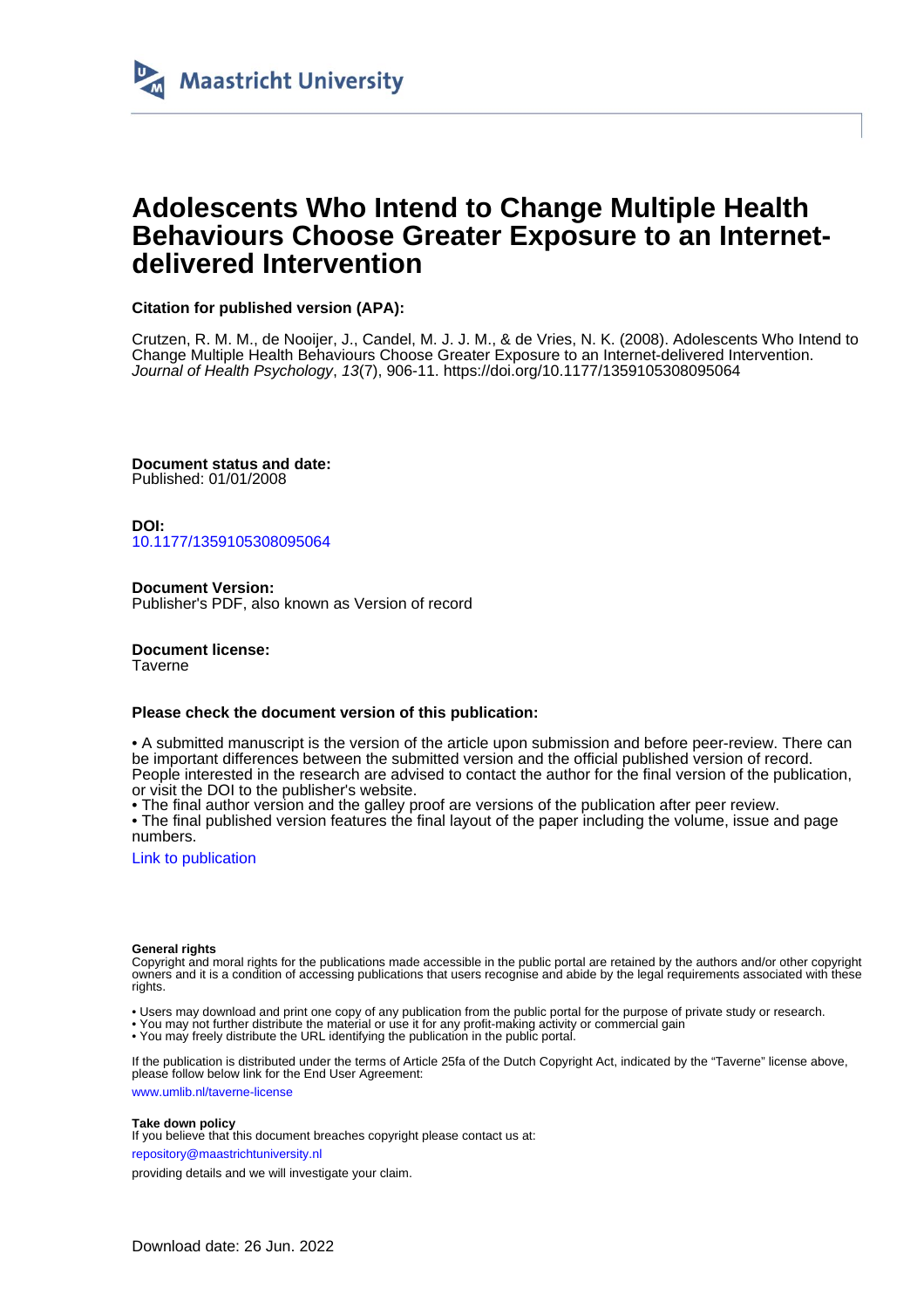# Adolescents Who Intend to Change Multiple Health Behaviours Choose Greater Exposure to an Internet-delivered Intervention

RIK CRUTZEN, JASCHA DE NOOIJER, MATH J. J. M. CANDEL, & NANNE K. DE VRIES *Maastricht University, The Netherlands*

ACKNOWLEDGEMENTS. This study was supported by a grant from the OGZ Fund.

COMPETING INTERESTS: None declared.

ADDRESS. Correspondence should be directed to: RIK CRUTZEN, Department of Health Education and Health Promotion, Maastricht University, PO Box 616, 6200 MD Maastricht, The Netherlands. [email: Rik.Crutzen@GVO.unimaas.nl]



*Journal of Health Psychology* Copyright © 2008 SAGE Publications Los Angeles, London, New Delhi and Singapore www.sagepublications.com Vol 13(7) 906–911 DOI: 10.1177/1359105308095064

## **Abstract**

Despite a growth of Internet-delivered interventions, exposure rates to such interventions are still low. In total, 35,104 adolescents participated in the E-MOVO project: an Internetdelivered lifestyle intervention aimed at multiple health behaviours. By means of multilevel analyses, we demonstrated the relationship between intention to change behaviour and adolescents' exposure to E-MOVO's functionalities. There was a clustering of intention to change risk taking behaviours in an unhealthy way and energy balance-related behaviours in a healthy way. This should be taken into account with the design of Internetdelivered interventions.

## **Keywords**

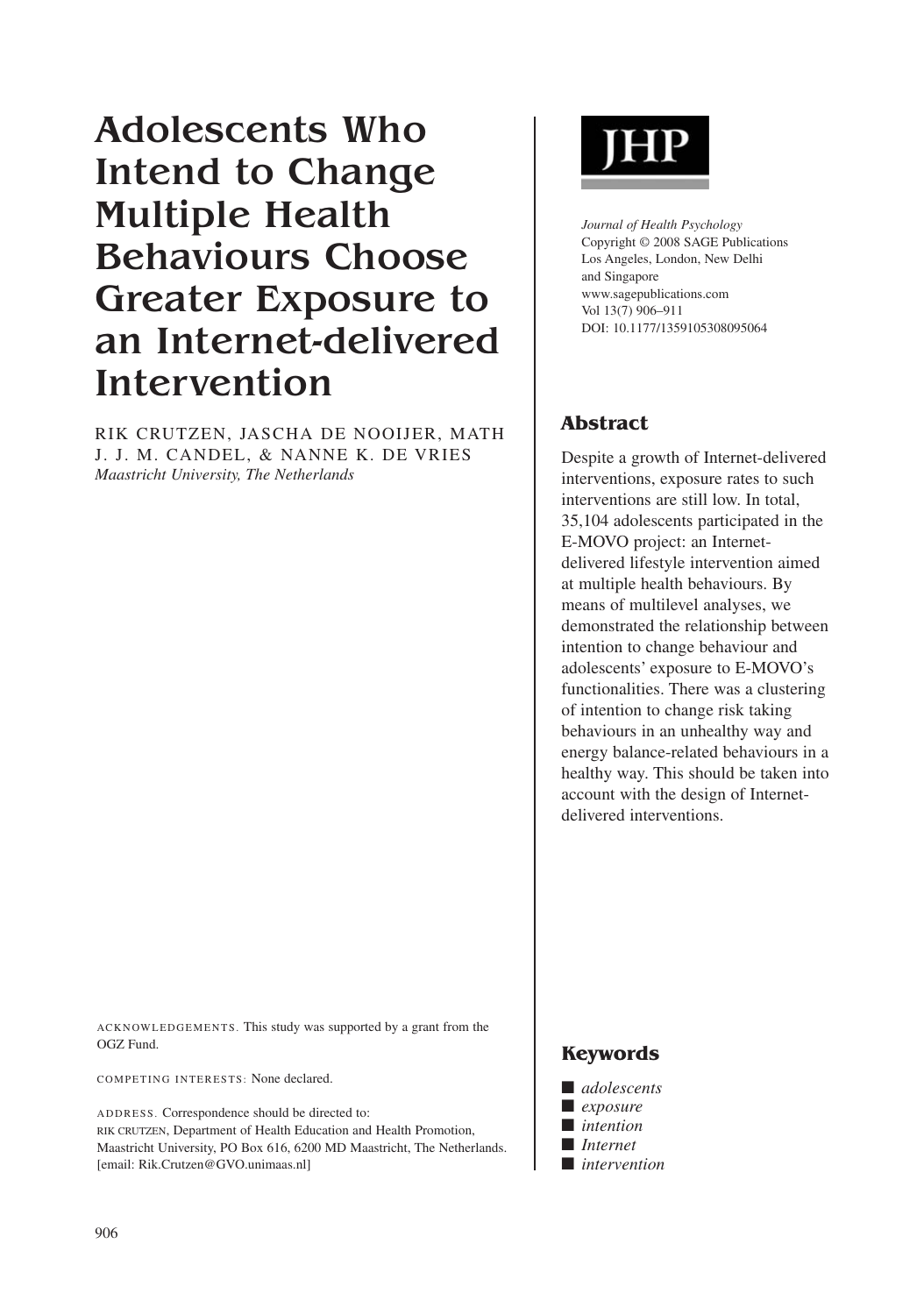## **Introduction**

DESPITE an explosive growth of Internet applications in health education practice (Bernhardt & Hubley, 2001) it appears that exposure rates to Internet-delivered behaviour change interventions are low (Evers, Cummins, Prochaska, & Prochaska, 2005). Nevertheless, there is little scientific knowledge about how to improve these rates. Exposure can be distinguished in three different aspects: (1) a first visit; (2) staying on the intervention long enough to use and process the information; and (3) revisiting to the intervention (the latter is optional). In this article, we studied the intention to change behaviour in relation to exposure to an Internet-delivered lifestyle intervention. In the context of this intervention, we focused on the second aspect of exposure: stay on the intervention and make use of its functionalities. We especially took intention to change behaviour into account, since this is the best predictor of behaviour itself (Godin & Kok, 1996).

Since many health risk behaviours are acquired during adolescence and track into adulthood (Kelder, Perry, Klepp, & Lytle, 1994), Dutch Community Health Services (CHSs) have a legal obligation to monitor adolescents' health in order to set priorities for health promotion activities (Meijer, 1991). The E-MOVO (Dutch acronym that stands for Electronic Monitoring and Health Promotion) project provides insight into adolescents' health and is a large-scale collaboration between seven CHSs (in the eastern part of the Netherlands) and Maastricht University to develop and implement an electronic monitoring instrument with the opportunity to provide tailored feedback at the individual level (De Nooijer & De Vries, 2006).

Within the E-MOVO project, monitoring is done via the Internet. The combination of an Internetdelivered monitoring instrument with the opportunity to provide tailored feedback at the individual level makes E-MOVO unique. In this way, one can reach adolescents who otherwise would not seek healthy lifestyle information and tailor this information. Within E-MOVO this is done via a socalled E-MOVO score which adolescents get after they have completed the monitoring questionnaire. This score is tailored on lifestyle behaviours and consists of feedback on current behaviour and a colour code to visualize whether their reported behaviour was in line (green), roughly in line (orange) or not in line (red) with the Dutch health

recommendations (e.g. eat at least two pieces of fruit a day). With this E-MOVO score, two links to subject specific sites per lifestyle behaviour were offered to obtain more information. With regard to fruit consumption and smoking there was an additional link to obtain tailored advice.

The main research question of this study focused on the relationship between adolescents' intention to change their behaviour and their use of E-MOVO's functionalities. The use of E-MOVO's functionalities was divided into reading the E-MOVO score, clicking on links to obtain more information and clicking on links to obtain tailored advice. We also took several demographic variables into account (age, sex, level of education) as they do influence the use of e-health functionalities in general (Gray, Klein, Noyce, Sesselberg, & Cantrill, 2005; Rice, 2006).

#### **Methods**

#### *Procedures and participants*

All high schools in the region of the collaborating CHSs were approached to participate in this project. Since the CHSs have had previous contact with schools through their regular monitoring activities, response rates were high, varying from 73–93 per cent (44% in one region due to a merge of CHSs). During one class period (approximately 45 minutes) participants filled in the monitoring questionnaire, in the course of compulsory school activities and on separate computers. Due to the legal obligation of Dutch CHSs to monitor the health of adolescents, no parental consent was needed. However, the project is registered at the Dutch Data Protection Authority, which supervises the fair and lawful use and security of personal data. Participants had to log on afterwards to obtain their individually tailored feedback due to the fact that participants were only available for one class period.

Two months after participants filled in the monitoring questionnaire, they were invited by e-mail to fill in a second questionnaire on a voluntary basis during their spare time. The main purpose of this questionnaire was to evaluate the E-MOVO project (De Nooijer, Veling, Ton, De Vries, & De Vries, 2008), but also to assess whether or not participants had read their E-MOVO score.

#### *Measures*

Adolescents were asked to report their age, sex and level of education. Adolescents were divided into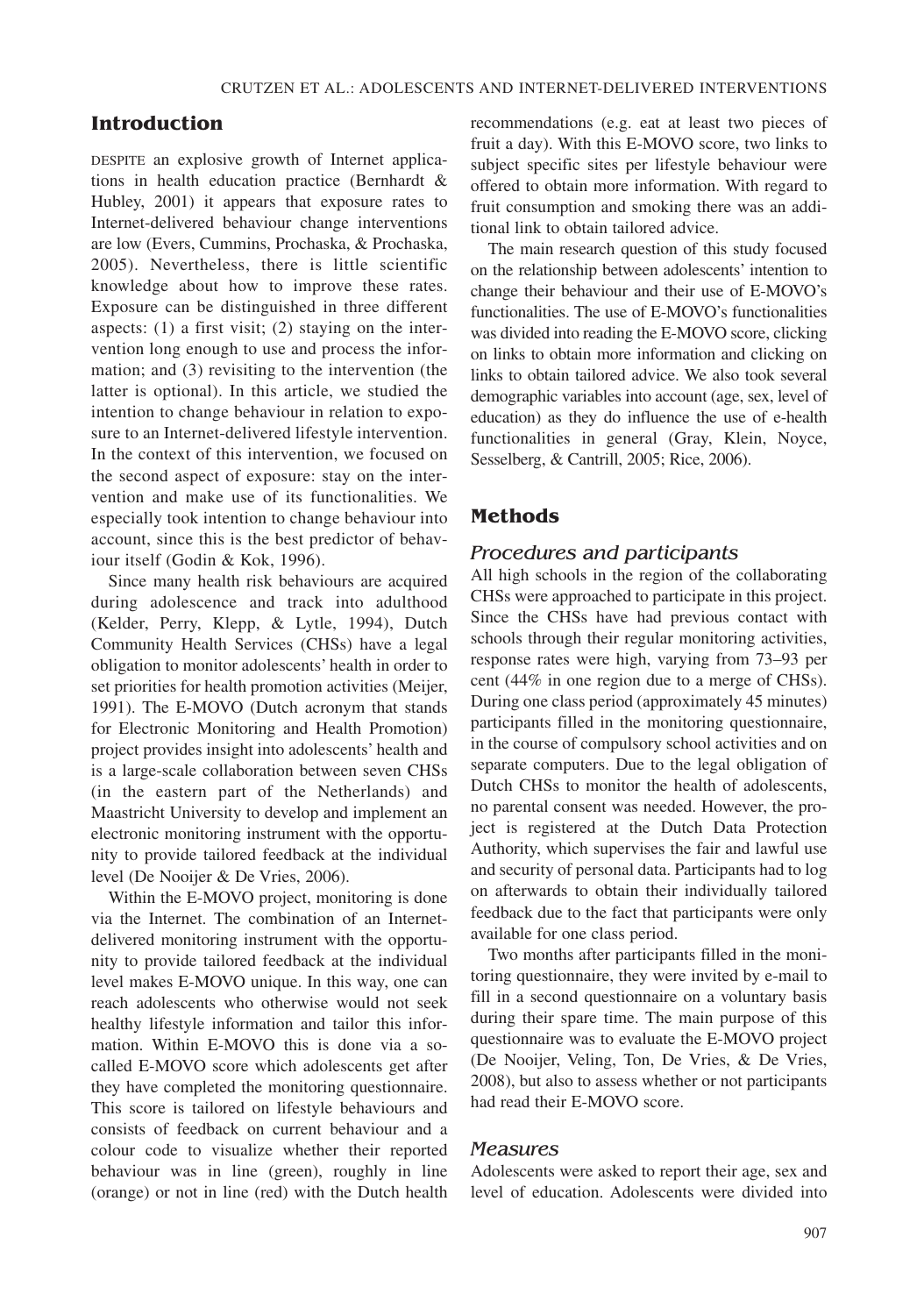younger (second year students, approximately 14–15 years old) and older students (fourth year students, approximately 16–17 years old). Educational level was categorized into a low (preparatory secondary vocational education) and a high (senior general secondary education or university preparatory education) level.

Questionnaire items were constructed on the basis of several existing (some validated) instruments, which were previously used by CHSs (De Nooijer & De Vries, 2006). Intention to change behaviour was measured using five-point Likert scales ranging from certainly not  $(-2)$  to certainly yes (+2) (e.g. 'Do you intent to eat more fruit in the near future?'). We measured physical activity in minutes, fruit consumption in portions, whether or not participants smoke, drink alcohol (consumption in standard glasses) and use condoms (five-point Likert scale, ranging from never to always).

Furthermore, it was registered whether or not participants logged on to the website. Per lifestyle behaviour it had been registered on how many links participants clicked to obtain more information or tailored advice (if applicable). In the second questionnaire, participants reported for each lifestyle behaviour whether or not they read their E-MOVO score.

#### *Analyses*

Since data were nested (students within classes within schools), we used multilevel analyses to study the relationship between (intention to change) behaviour and adolescents' use of E-MOVO's functionalities. Variables included were demographic variables, behaviour measures and intention to change behaviour. We used top–down testing, with a level of significance of .05, resulting in a model per lifestyle behaviour with only significant variables left.

#### **Results**

In total, 35,104 participants completed the initial questionnaire. Participants who attended classes covering different educational levels were excluded from further analyses. In total, 33,644 participants (95.8%) from 144 schools were included in analyses. Of these participants, 50.8 per cent were girls and 44.6 per cent attended higher educational level. Relatively more girls attended higher educational level ( $\chi^2$  = 12.338, *p* < .001). More than half of the participants (55.7%) logged on to the website. Older adolescents were more inclined to log on ( $\beta = 0.242$ ,  $p < .0001$ ), as were girls ( $\beta = -0.372$ ,  $p < .0001$ ) and adolescents who attended a higher educational level ( $\beta = 0.273$ ,  $p < .0001$ ). Of those participants who provided their e-mail address  $(N =$ 25,195), 650 completed the second questionnaire (a response of 2.6%). Compared to those who did not complete the second questionnaire, these participants included more girls ( $\chi^2$  = 63.730, *p* < .001) and were more likely to attend a higher educational level ( $\chi^2$  = 84.032,  $p < .001$ ). They were less physically active  $(t = 6.932, p < .001)$  and more likely to be a non-smoker ( $\chi^2 = 30.641$ ,  $p < .001$ ). They also drank less ( $t = 5.483$ ,  $p < .001$ ). With regard to their intention to change behaviour, they only had a higher intention to use condoms  $(t = 5.409, p < .001)$ .

#### *Second questionnaire*

Adolescents with a high intention to be more physically active were more inclined to read their E-MOVO score on physical activity (Table 1). Adolescents who attended a lower educational level were more inclined to read their score on fruit consumption. With regard to smoking, non-smoking boys were more inclined to read their score on smoking. Adolescents who did smoke, but also had a low intention to stop smoking, were also more inclined to read their score on smoking. Adolescents with high alcohol consumption were more inclined to read their score on alcohol consumption. With regard to condom use, there were no significant results.

#### *Observational data*

After reading their E-MOVO score, 1535 adolescents (4.6%) clicked on at least one link to obtain more information or tailored advice. Girls were more inclined to click on links to obtain more information about physical activity and fruit consumption. Adolescents who did not smoke, but had a high intention to start smoking, were more inclined to click on links to obtain more information about smoking. Also, adolescents with high alcohol consumption and a high intention to drink more alcohol were more likely to click on a link to obtain more information. No significant results were found with regard to condom use. Girls, adolescents who attended a higher educational level and those with a high intention to eat more fruit, were more inclined to click on a link to obtain tailored advice on fruit consumption. For both (smokers and non-smokers), girls and adolescents who attended a higher educational level were more inclined to click on a link to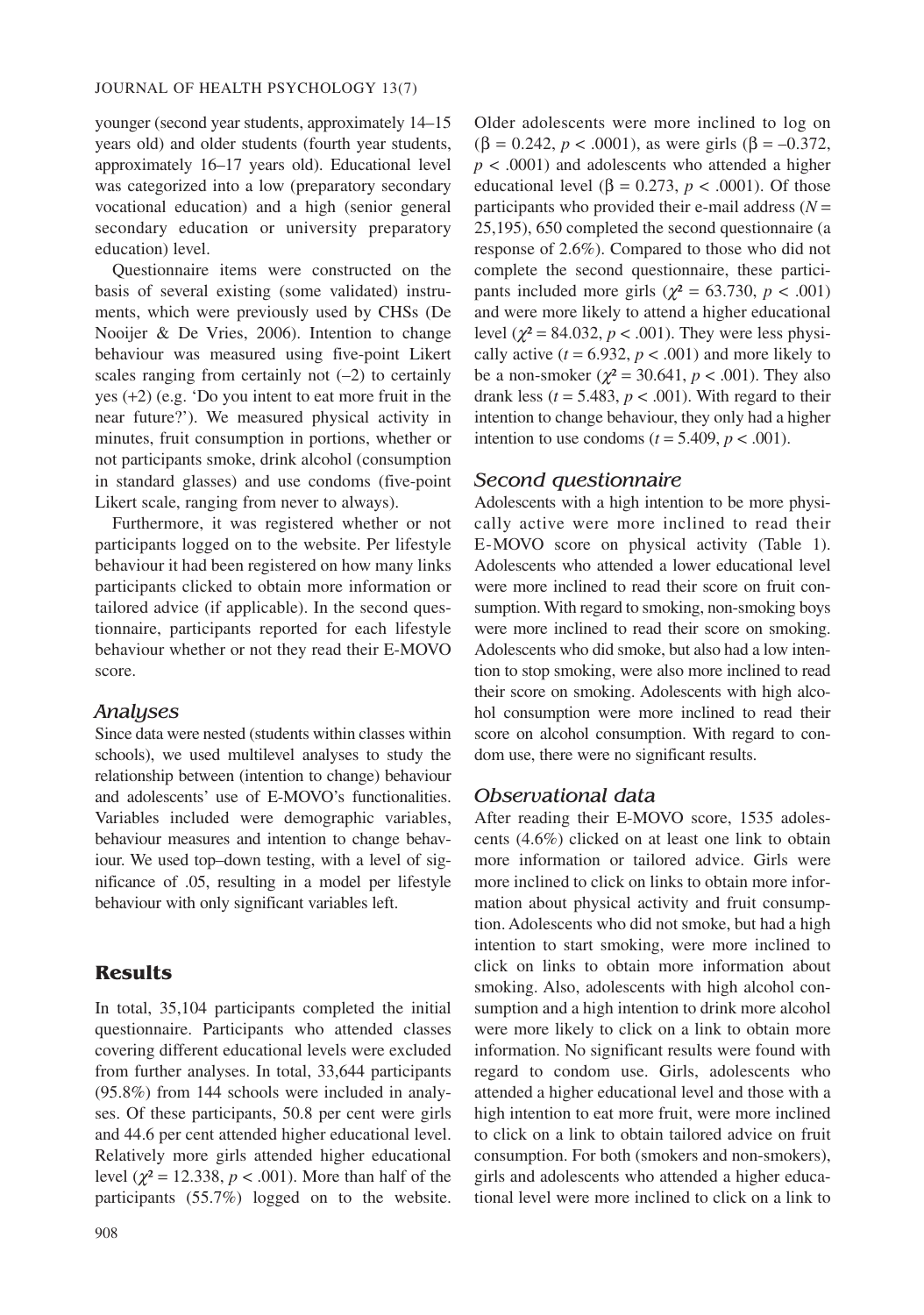| Table 1. Determinants of adolescents' use of functionalities |                        |                   |                  |                                              |           |          |             |                                             |                                     |                                             |                              |
|--------------------------------------------------------------|------------------------|-------------------|------------------|----------------------------------------------|-----------|----------|-------------|---------------------------------------------|-------------------------------------|---------------------------------------------|------------------------------|
| Reading the E-MOVO score <sup>a</sup>                        |                        |                   |                  | Clicking on links to obtain more information |           |          |             | Clicking on links to obtain tailored advice |                                     |                                             |                              |
|                                                              |                        |                   |                  |                                              |           |          |             |                                             |                                     |                                             |                              |
| Physical activity                                            | Intention              | 0.365             | .0022            | Physical activity                            | $Sex^b$   |          |             | $-0.015$ <.0001 <i>Fruit consumption</i>    | $Sex^b$                             | $-0.927$                                    | 0001<br>< .0001              |
| Fruit consumption                                            | Education <sup>®</sup> | $-0.584$          | .0318            | Fruit consumption                            | $Sex^b$   | $-0.015$ | $\leq 0001$ |                                             | Education <sup>e</sup><br>Intention | 0.876<br>0.185                              | .0032                        |
| (smokers)<br>Smoking                                         | Intention              | $-0.545$<br>0.511 | $0116$<br>$0270$ | (non-smokers)<br>Smoking                     | Intention | 0.004    | &0001       | (smokers)<br>Smoking                        | $Sex^b$                             |                                             |                              |
| (non-smokers)                                                | $Sex^b$                |                   |                  |                                              |           |          |             |                                             | <b>Education</b> <sup>c</sup>       | $-0.619$<br>0.390<br>0.56<br>0.478<br>0.478 | 0003<br>0151<br>0151<br>0000 |
|                                                              |                        |                   |                  | Alcohol consumption                          | Behaviour | 0.006    | .0027       |                                             | Intention                           |                                             |                              |
| Alcohol consumption                                          | Behaviour              | 0.543             | .0261            |                                              | Intention | 0.004    | .0455       | (non-smokers)                               | $Sex^b$                             |                                             |                              |
|                                                              |                        |                   |                  |                                              |           |          |             |                                             | Education <sup>e</sup>              |                                             | .0001                        |

 $-0.0001$ 

003<br>0154<br>0133<br>0000

Educational level was coded as 0 (preparatory secondary vocational education) or 1 (senior general secondary education or university preparatory education) c Educational level was coded as 0 (preparatory secondary vocational education) or 1 (senior general secondary education or university preparatory education) Measured by the second questionnaire; all other dependent variables are observational data from all participants a Measured by the second questionnaire; all other dependent variables are observational data from all participants Sex was coded as 0 (girls) or 1 (boys) b Sex was coded as 0 (girls) or 1 (boys)

Intention 0.287 .0091

ntention

0.287

 $.0001$ 0091

obtain tailored advice on smoking. We found the same results for non-smokers with a high intention to start smoking and smokers with a low intention to stop smoking.

## **Discussion**

Adolescents with a high intention to start smoking and to drink more alcohol were more inclined to use E-MOVO's functionalities. Information and tailored advice that adolescents get should focus on changing this intention into an intention to change behaviour in a healthy way. With regard to physical activity and fruit consumption we found that those who had a higher intention to be more physically active and to eat more fruit, were more inclined to use E-MOVO's functionalities. Since these adolescents already have a high intention to change behaviour in a healthy way, information and tailored advice they get should focus on reinforcing the transition from intention to behaviour. Other research has shown that risk taking behaviours (start smoking, drink more alcohol) (De Vries et al., 2008) and energy balance-related behaviours (more physical activity, higher fruit consumption) (Kremers, De Bruijn, Schaalma, & Brug, 2004) are clustered. These findings can be extended to exposure to Internet-delivered interventions aimed at changing these behaviours. However, we did not find these results with regard to smoking cessation and condom use. Those can be seen as risk avoidance behaviours, just like energy balance-related behaviours. In contrast to energy balance-related behaviours, there is an absolute norm with regard to smoking (*no* smoking, not even one puff) and using condoms (*every* time when sexual intercourse takes place) and therefore the consequences of conducting these behaviours according to the Dutch health recommendations are more resolute.

Although we have obtained more insight, this is only based on one intervention which, nevertheless, focuses on multiple health risk behaviours. Intention to change behaviour was not significant in all multilevel models, but, if present, we found a consistent pattern of effects. However, this pattern can also be caused by the fact that people can achieve a goal (e.g. being healthy) by means of a variety of behaviours which are more or less salient to each individual (Scheier & Carver, 2003). Therefore, experimental studies are needed to investigate this possible explanation in more detail.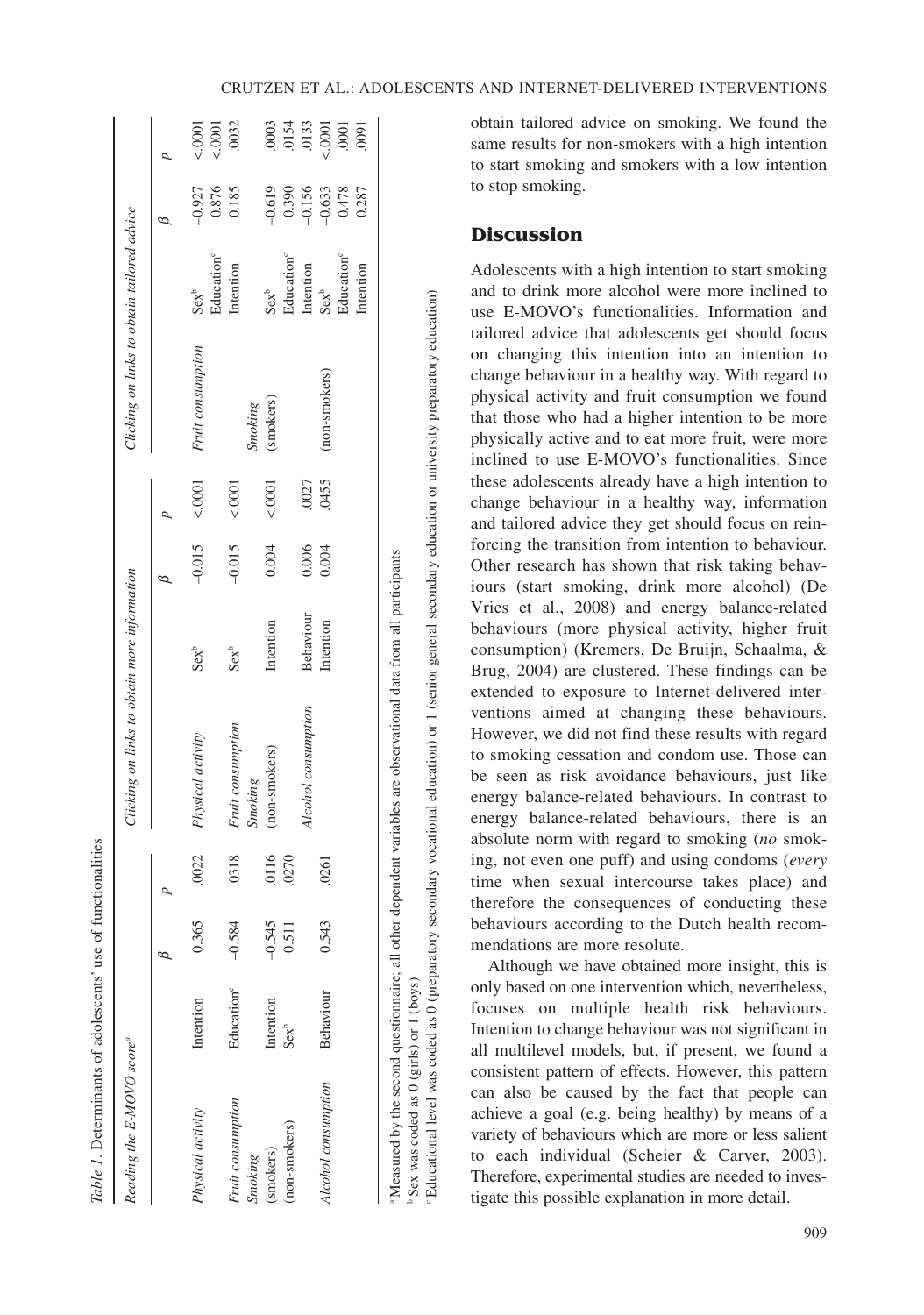#### JOURNAL OF HEALTH PSYCHOLOGY 13(7)

The percentage of participants that logged on to the website was high, especially taking into account that adolescents frequently fail to realize their need for health education (Paperny, Aono, Lehman, Hammar, & Risser, 1990). However, there was still a big gap between the percentage of participants that logged on to the website and the percentage of participants that clicked on at least one link to obtain more information or tailored advice. Reasons indicated by adolescents (De Nooijer et al., 2008) were that they simply did not want to obtain more information and because they did not notice the links since their lay-out was not in line with the default hyperlink lay-out (blue, underlined). Another explanation is that users do not prefer Internet-delivered interventions that continually send users 'off-site' (Kerr, Murray, Stevenson, Gore, & Nazareth, 2006).

Due to technical flaws, the results of whether or not participants read their E-MOVO score per theme were only based on self-report. To get more insight into exposure to Internet-delivered interventions, a crucial step in data-gathering is to register as many user activities as possible. Also the fact that participants had to fill in the second questionnaire two months after they filled in the monitoring questionnaire may have biased the results. Furthermore, there was a low response rate for the second questionnaire. Besides time delay, this could also be due to the fact that participants had to fill in the second questionnaire in their spare time and it was not part of obligatory school activities. No second prompt was used, to prevent an even longer time delay between use of E-MOVO and the second questionnaire.

## **Conclusion**

There is a clustering of risk taking and energy balance-related behaviours with regard to the relationship between intention to change multiple behaviours and adolescents' exposure to E-MOVO's functionalities, which should be taken into account with the design of Internet-delivered interventions.

#### **References**

- Bernhardt, J. M., & Hubley, J. (2001). Health education and the Internet: The beginning of a revolution. *Health Education Research*, *16*, 643–645.
- De Nooijer, J., & De Vries, N. K. (2006). Monitoring health risk behavior of Dutch adolescents and the development

of health promoting policies and activities: The E-MOVO project. *Health Promotion International*, *22*, 5–10.

- De Nooijer, J., Veling, M. L., Ton, A., De Vries, H., & De Vries, N. K. (2008). Electronic monitoring and health promotion: The evaluation of the E-MOVO website by adolescents. *Health Education Research*, *23*, 382–391.
- De Vries, H., Van 't Riet, J., Spigt, M., Metsemakers, J., van den Akker, M., Vermunt, J. K., & Kremers, S. P. J. (2008). Clusters of lifestyle behaviors: Results from the Dutch SMILE study. *Preventive Medicine*, *46*, 203–208.
- Evers, K. E., Cummins, C. O., Prochaska, J. O., & Prochaska, J. M. (2005). Online health behavior and disease management programs: Are we ready for them? Are they ready for us? *Journal of Medical Internet Research*, *7*, e27.
- Godin, G., & Kok, G. (1996). The theory of planned behavior: A review of its applications to health-related behaviors. *American Journal of Health Promotion*, *11*, 87–98.
- Gray, N. J., Klein, J. D., Noyce, P. R., Sesselberg, T. S., & Cantrill, J. A. (2005). Health information-seeking behaviour in adolescence: The place of the Internet. *Social Science & Medicine*, *60*, 1467–1478.
- Kelder, S. H., Perry, C. L., Klepp, K. I., & Lytle, L. L. (1994). Longitudinal tracking of adolescent smoking, physical activity, and food choice behaviors. *American Journal of Public Health*, *84*, 1121–1126.
- Kerr, C., Murray, E., Stevenson, F., Gore, C., & Nazareth, I. (2006). Internet interventions for long-term conditions: Patient and caregiver quality criteria. *Journal of Medical Internet Research*, *8*, e13.
- Kremers, S. P. J., De Bruijn, G. J., Schaalma, H., & Brug, J. (2004). Clustering of energy balance-related behaviours and their intrapersonal determinants. *Psychology and Health*, *19*, 595–606.
- Meijer, A. W. M. (1991). Plaats en functies van de Nederlandse G.G.D.-en [Location and functions of Dutch Community Health Services]. In E. De Leeuw (Ed.), *Gezonde steden* [*Healthy cities*] (pp. 109–131). Assen/Maastricht: Van Gorcum.
- Paperny, D. M., Aono, J. Y., Lehman, R. M., Hammar, S. L., & Risser, J. (1990). Computer-assisted detection and intervention in adolescent high-risk health behaviors. *Journal of Pediatrics*, *116*, 456–462.
- Rice, R. E. (2006). Influences, usage, and outcomes of Internet health information searching: Multivariate results from the Pew surveys. *International Journal of Medical Informatics*, *75*, 8–28.
- Scheier, M. F., & Carver, C. S. (2003). Goals and confidence as self-regulatory elements underlying health and illness behavior. In L. Cameron & H. Leventhal (Eds.), *The self-regulation of health and illness behavior* (pp. 17–41). New York: Routledge.